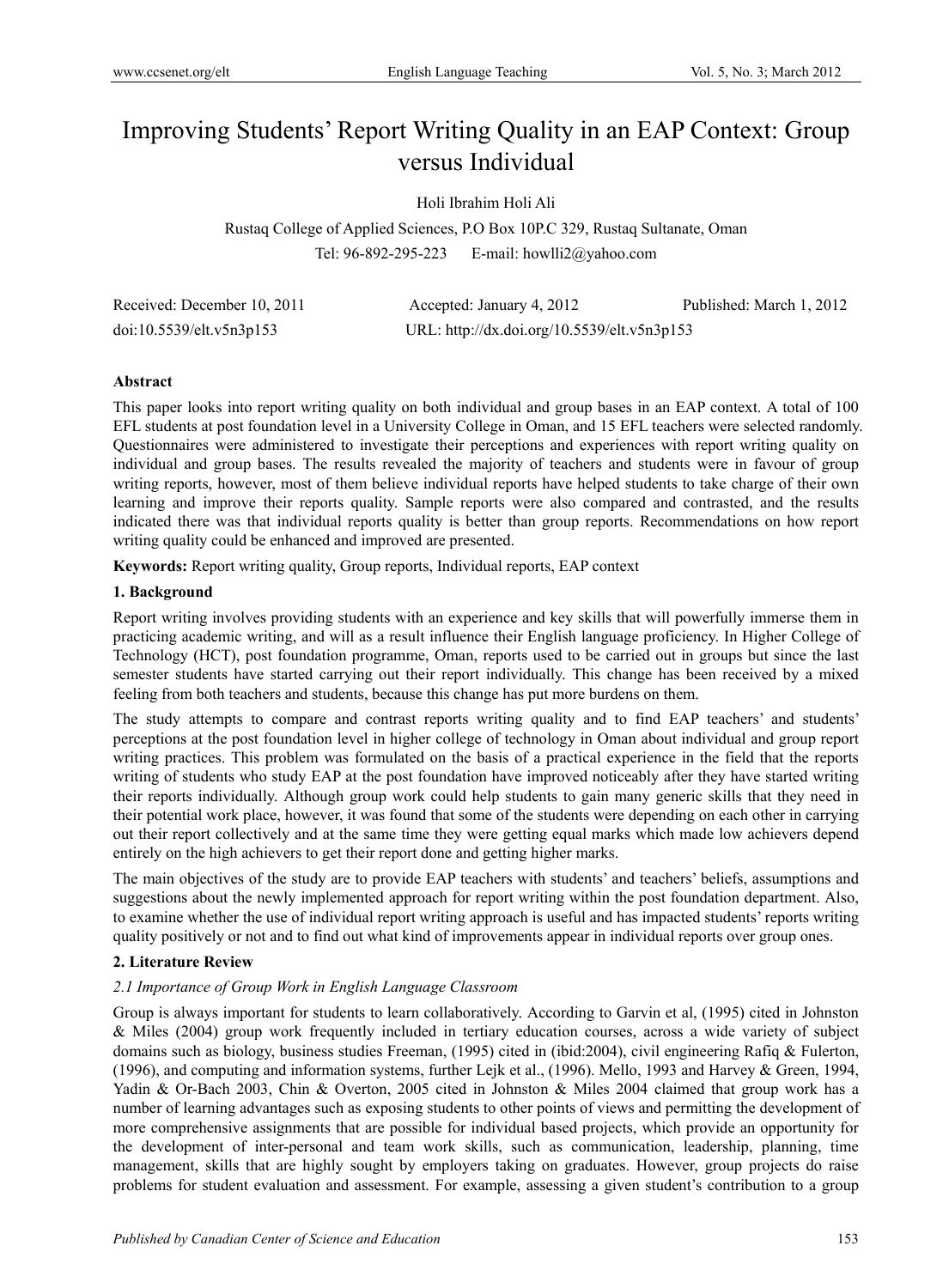into a numeric grade is a complicated task. Debate continues as to whether it is appropriate for a student to obtain higher marks than other group members due to his/ her effort or not. Johnston & Miles (2004) pointed out that the usual practice in higher education is for students to be graded solely on the quality of a submitted piece of work without the consideration of the effort or input into that product. Therefore, in individual–based projects, however, both the input and the output are determined by the individual and it is easier to be assessed and graded. Moreover, it is difficult for a tutor to adequately assess the contribution of individuals to a group project since much of the work occurs outside formal teaching sessions. A student may receive a high grade despite having very little input into otherwise good group. According to Kruck & Reif (2001, 37) "some students reported that they are shouldering more than their fair share of the burden for the team's success, while all team members benefit equally from the team's accomplishments". Therefore, teachers strive to evaluate their students fairly but they face the dilemma of including group projects in coursework and being uncertain about finding an accurate way to assess an individual student's contribution to the results achieved by the group. Collaborative projects are effective only if each individual carries his/ her own task and does not rely on the other. However, collaborative work has some problems. Joyce (1999), Morrison (2004) cited in Yadin & Or-Bach (2006) claimed that one of the biggest problem of collaborative work "free riders" are the students who enjoy the benefits of collaborative work, but don't contribute to the common goal. The students who have not done much are rewarded for the work that they have no done, and those who have worked hard have not been appropriately and adequately acknowledged Kuisma (1999).

#### *2.2 Challenges in Group Reports Writing in an EFL Context*

Group reports or assignments are considered to be problematic because they involve merging diverse skills and personalities with the hope that they will collaborate towards a common goal Kruck & Reif, (2001). The first challenge is whether the group project is instructor-assigned or self–selected topics or projects. Whether all the group members are interested in the selected or suggested topics and they are comfortable with it and they can suggest ideas to support their project, whether the group members are to be assigned by the instructor or to be self-selected.

The second challenge in group report occurs when all team members are either not able or not willing to contribute equally to the team's success. Dominating students may inhibit other group members from participating. Members who dominate the group may take on more of the group's work than is appropriate and may not allow other members ample opportunity to participate. This can result in conflict because the team member's contributions are unequal. Yet, they may receive equal marks which might demotivate the students for engaging in group work. The grade earned by students on group work projects do not take into consideration differences in individual contribution and accomplishments.

The final challenge with group report is with conflict and misunderstanding resolution. Tutors sometimes may need to interfere to solve such problems, but such problems prevent the group from becoming non-functional and non-performing. The best method to the group members to solve their own problems without the tutor's interference, this definitely enhances students' teamwork and problem solving skills. Kruck & Reif, (2001).

#### *2.3 Individual-based Reports or Assignments*

Individual report is considered to be fair in giving students marks or grades according to what they have achieved, but it lacks collaborative learning and team work skills. The main advantage for this for the tutor is that it reduces the time spent marking individual students scripts. Moreover, this approach helps each student to get a mark based on the quality of his/her project and individual efforts and it helps tutors to personalize feedback that directly related their specific errors they have made to his /her project.

#### **3. Research Questions**

1. What are the students' and teachers' perceptions about both group/ individual report writing?

2. Did students' reports demonstrate significant improvements when writing their report individually as opposed to collaboratively?

#### **4. Method**

A questionnaire was administered to 15 teachers and they were chosen on the basis of having the experience of teaching both types of reports individual and group, and 100 students who were chosen randomly from technical communication students'. These students were chosen because they have had the experience of writing both individual-based and group-based reports. The questionnaires follow Linkert-3 point scale. The participants were Omani EFL learners, who had similar cultural, educational and linguistic back grounds at the college level. Besides, 20 reports were chosen from both individual-based and group-based reports and they were compared and contrasted to highlight their differences improvement so as to answer the study questions. The reports were chosen randomly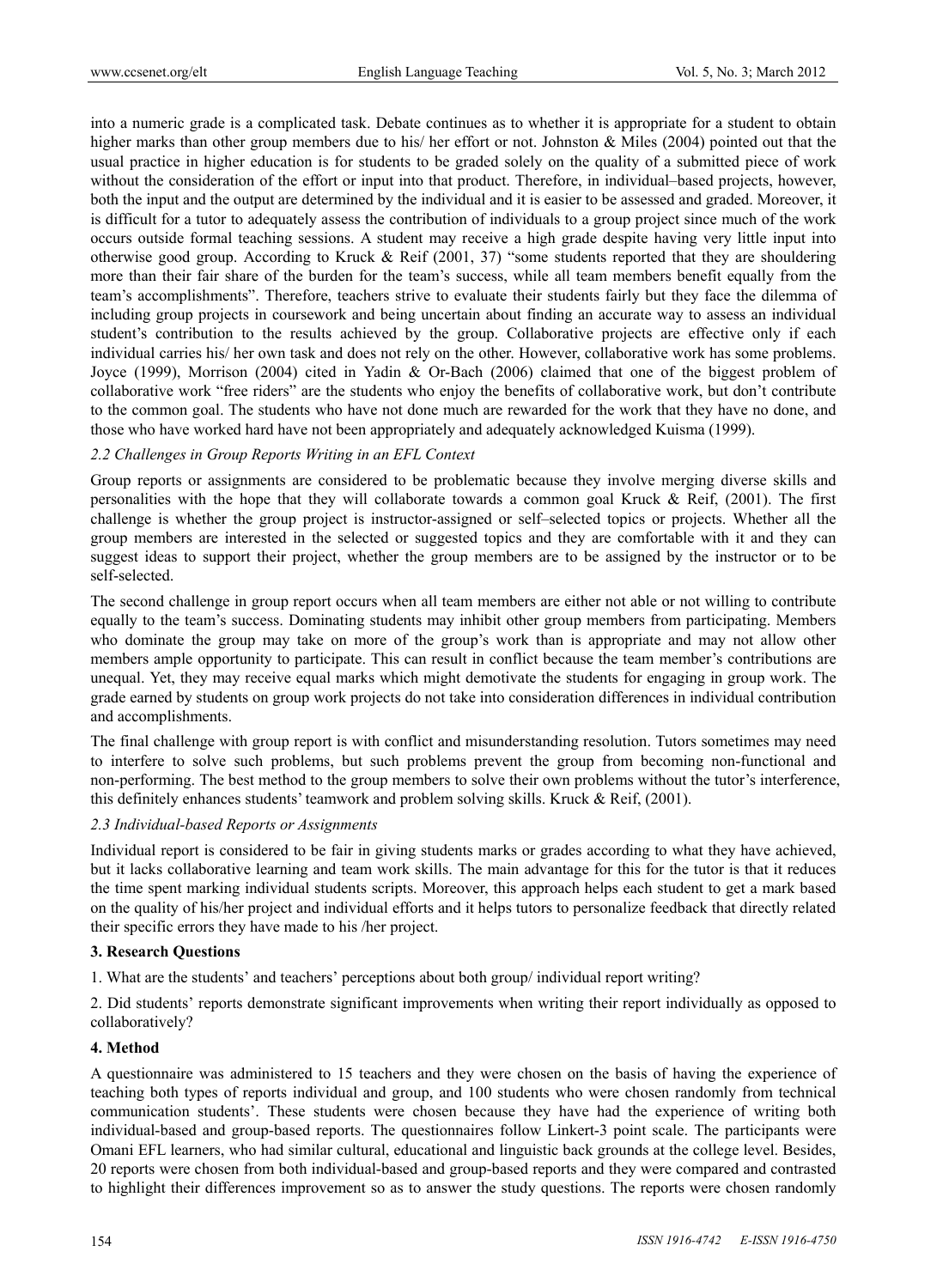from different sections. The data was analyzed mainly quantitatively and frequencies and percentages were used for statistic analysis. The results were tabulated ad presented against the study questions.

#### *4.1 Discussion and Limitations*

#### 4.1.1 Analysis of Teachers' Questionnaire (Table 1)

These results are subject to several limitations. The study doesn't investigate the effects of other factors and variables that could influence the report quality such as the quality of instruction, input from core subjects, students' previous knowledge about report writing, etc. it rather gives a general survey of both teachers' and students' perceptions about individual report writing versus group report writing and their effects on improving report writing quality. Moreover, the number of the participants is only hundred students who are studying Technical Communication, and 15 teachers, which might not be a representative sample of the whole population and which might impede generalization of the study. Moreover, the external validity of this study may be limited and the number of reports was only 20 which might not be a representative sample for both individual and group reports.

Table 1, displayed teachers' responses with regard to the approach used in report writing by the students and their views about both individual and group approaches. In response to question 1 whether students perform better when they write independently rather than in groups, 6 teachers (40%) agreed, 3 teachers (20%) responded by undecided, and 6 teachers (40%) disagreed as they believed that their students didn't perform better when they write their reports individually.

As for question 2, whether individual writing quality has improved noticeably over group reports, only 4 teachers (27%) teachers 'agreed', 2 teachers (13%) were 'undecided' (7%) so 9 teachers (60%) 'disagreed' and they believed that report writing quality hasn't improved any more. It is very clear that the majority of teachers don't like the idea of individual reports writing.

Regarding question 3, whether group work has impacted report writing quality or not, 9 teachers (60%) 'agreed', 3 teachers (20) weren't sure and 2 teachers (13%) 'disagreed'. Therefore, it is quite clear that most of the teachers are in favor of group report approach (60%) and they didn't like the individual report approach. This analysis revealed that the majority of the students were in favour of group reports. This result is significant as it accords with what teachers believed observed about group reports.

As for question 4, regarding the efficiency of individual report approach in giving feedback to students, 6 teachers (40) claimed that individual report helped the teachers to give feedback to their students, 4 (27%) teachers responded by 'undecided', and 5 teachers (33%) 'disagreed'. Concerning question 5, whether individual reports helped students to write independently, 10 teachers (67%) 'agreed', 3 (20%) teachers responded by 'undecided', only 1 teacher (7%) 'disagreed'. As for question 6, whether individual report has improved students' reports accuracy, layout, consistency or not, only 5 teachers (33%) 'agreed', 3 teachers (20%) responded by 'undecided', 7 teachers (47%) 'disagreed', so they believed that individual report hasn't improved students' report writing quality any more. Regarding question 7, whether individual work offered opportunities for students to improve their report writing skills or not, 8 teachers (53) 'agreed', only 1 teacher (4%) responded by 'undecided', 4 teachers (27%) 'disagreed'. Therefore, it is quite clear that vast majority of teachers 'agreed' that individual report offers opportunities for students to improve their report writing skills. In response to question 8, whether group work has a negative impact on students' report writing quality or not, 3 teachers (20%) 'agreed', only 4 teachers (27%) reported by 'undecided', 9 teachers (60%) 'disagreed'. Concerning question 9, whether individual report writing has helped students to improve their presentations skills or not, 4 (27%) 'agreed', only 2 teachers responded by 'undecided', 8 teachers (53%) 'disagreed'. As for question 10, whether individual report writing has put more burdens on both teachers and students or not, 11 teachers (73%) 'agreed', only 1 teacher responded by 'undecided', 2 teachers (13%) 'disagreed'.

In the light of the above discussion and the study questions, the vast majority of teachers are in favor group report writing approach and they believe that it is useful and practical for the both students and teachers. However, a considerable number of teachers agreed that individual report could help students to develop their writing and research skills but it does not reinforce or foster team-working skills. Therefore, they strongly believe that it would be useful for both teachers and students to go for group reports because they help the students to learn many generic skills that are highly demanded in the labour market.

# 4.1.2 Analysis of Students' Questionnaire (Table 2)

Concerning students' responses to question 1, 70 students (70%) agreed that individual report has given them an opportunity to write independently, 11 students (11%) responded by undecided, and only 19 students (19%) disagreed. Thus, it clear that the majority of the students believed that individual report writing has helped them to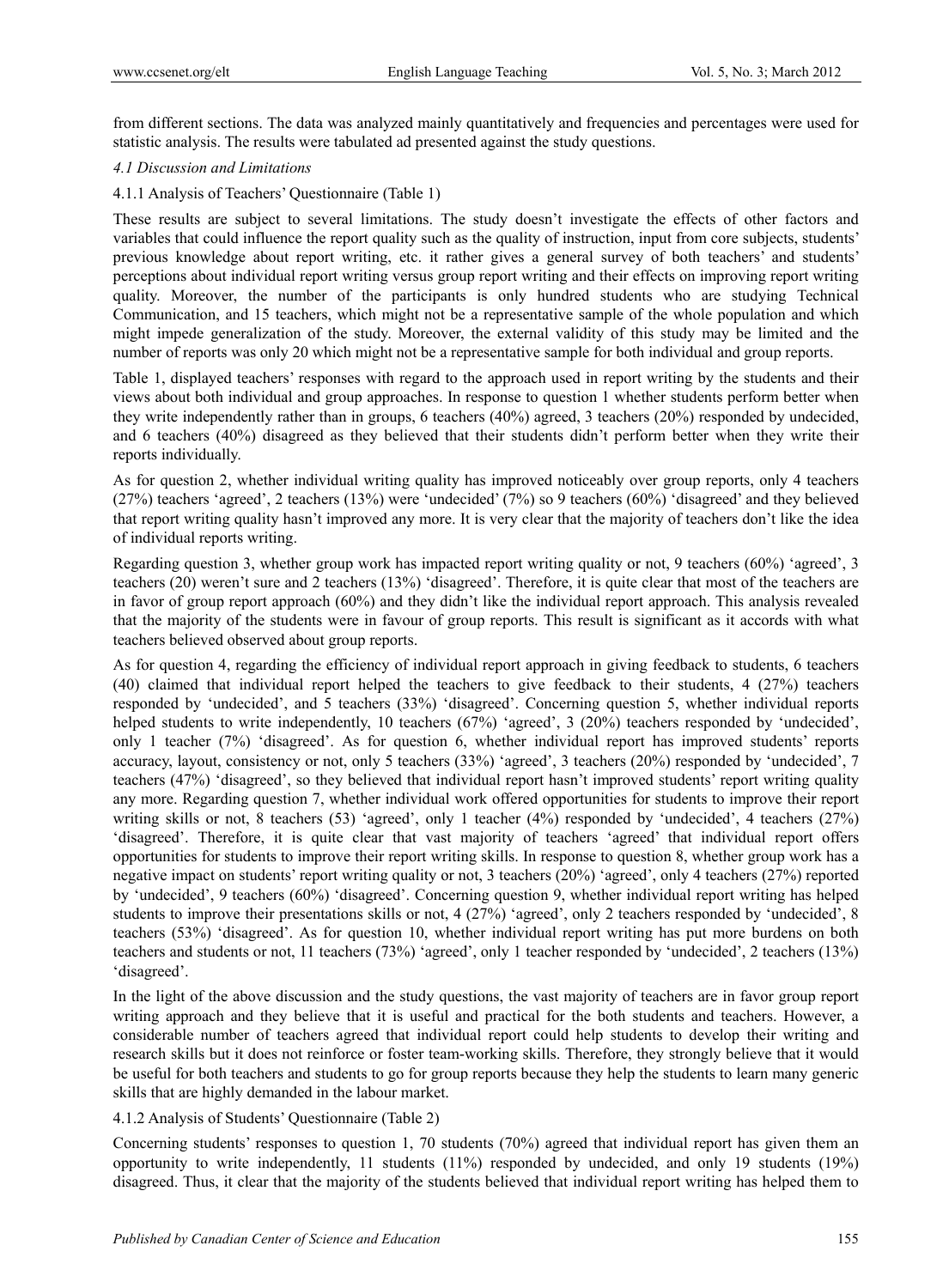write independently. As for question 2, 67 students agreed, and 20 students (20%) responded by undecided and 15 students (15%) disagreed. Regarding question 3, 71 students' (71%) claimed that individual report writing has helped them to take charge of their own writing and learning, 11 students (11%) responded by undecided, and 15 students disagreed. As for question 4, 68 students (68%) agreed that individual reports have helped them to receive feedback from their teachers, 24 students (24%) responded by undecided, and 13 teachers (13%) disagreed. Regarding question 5, 56 students (56%) agreed that group reports have helped them to get more marks than individual reports, 19 students (19%) undecided, and 26 students (26%) disagreed. Therefore, it is quite clear that most of the students claimed that group reports have given them an opportunity to get higher marks, 26 students (26%) disagreed.

In response to question 6, 44 students (44%) claimed that their individual reports quality was better than their group ones, 16 (16%) were undecided, and 42 disagreed. As for question 7, 77 students (77%) believed that individual report has given them an opportunity to improve their report writing skills, 17 of students (17%) responded by "undecided" and 16 disagreed. As for question 8, 49 of students (49%) agreed that group reports have made them rely on their colleagues to get their reports done, 21 of students (21%) responded by undecided, and 28 students (28%) disagreed. Regarding question 9, 65 of the students (65%) claimed that group report writing has improved their reports' layout, accuracy, consistency, marks, etc. 19 of students (19%) responded by undecided and 17 students disagreed. It is very clear that the majority of the students believed that group report is useful and it has helped them to improve their reports more than individual reports. As for question 10, 57 of students (57%) agreed that individual report writing has made them learn how to write their report independently, 19 students (19%) reported by undecided, and only 11 students (11%) disagreed.

In light of the above discussion, most of the students prefer individual reports which have helped them to learn independently and improve their report writing skills, however, it the same time they believe that group reports have also given them the chance to get good marks and to improve their writing skills as well.

# *4.2 Differences Appear in the Two Types of Students' Reports: Process and Product*

One of the main learning outcomes of report writing is to help students to master the process which is related to how a report is structured and laid out and the product which is the final outcome of the report such as content, findings, referencing, etc.

Having giving out questionnaires to both teachers and students may not answer the questions raised by the study. Therefore, a total number 20 reports (10 individual-based and 10 group-based) were chosen randomly from different sections. They were compared and contrasted against the newly implemented report marking rubric which contains content, organization, language, images and references. Individual reports contents vary from one to another but generally speaking, they are somewhat focused and they mostly follow the prescribed format (e.g. font size & type), the use of references is relatively accurate following the prescribed types of resources and format. The images, graphs and illustrations are mostly accurate representation of numerical data. Further, most of the parts of the report were included in order such as the cover page, table of contents, introduction, and research questions, etc. Undoubtedly, this is not because they have been done individually, but there are many factors that could affect the quality of the reports such as the students were give a sample report to follow and a total of four hours of input were devoted to teaching report writing skills, referencing, quotation and paraphrasing skills etc. all these factors could affect the final outcome of the reports and unfortunately all these variables are beyond the scope of this small scale study.

Concerning group reports, the format and organization are relatively inadequate comparable to individual reports according to the sample being investigated and contrasted. References are not cited in the prescribed format and they were mostly relied on the internet and other electronic sources to write their reports. As for format they slightly lack consistency within format such as font size and type, colours and decorations were widely used.

To sum, it is difficult to conclude there were improvements in individual-based report quality because of one or certain factor (s) and variables but it might be due to many factors which are beyond the scope of the study.

#### **5**. **Conclusion and Recommendations**

The importance of group work or projects is evidenced by the drive for tertiary institutions to incorporate team-working skills into their visions and missions and in their study programmes. In this study, such drive is realized in group report writing that undoubtedly facilitates learning team-working skills. From this survey analysis, we can conclude that both students and teachers appreciated individual report and its impact on learning but they are in favor of group reports. However, the samples investigated have shown that individual reports are more accurate and better than group reports.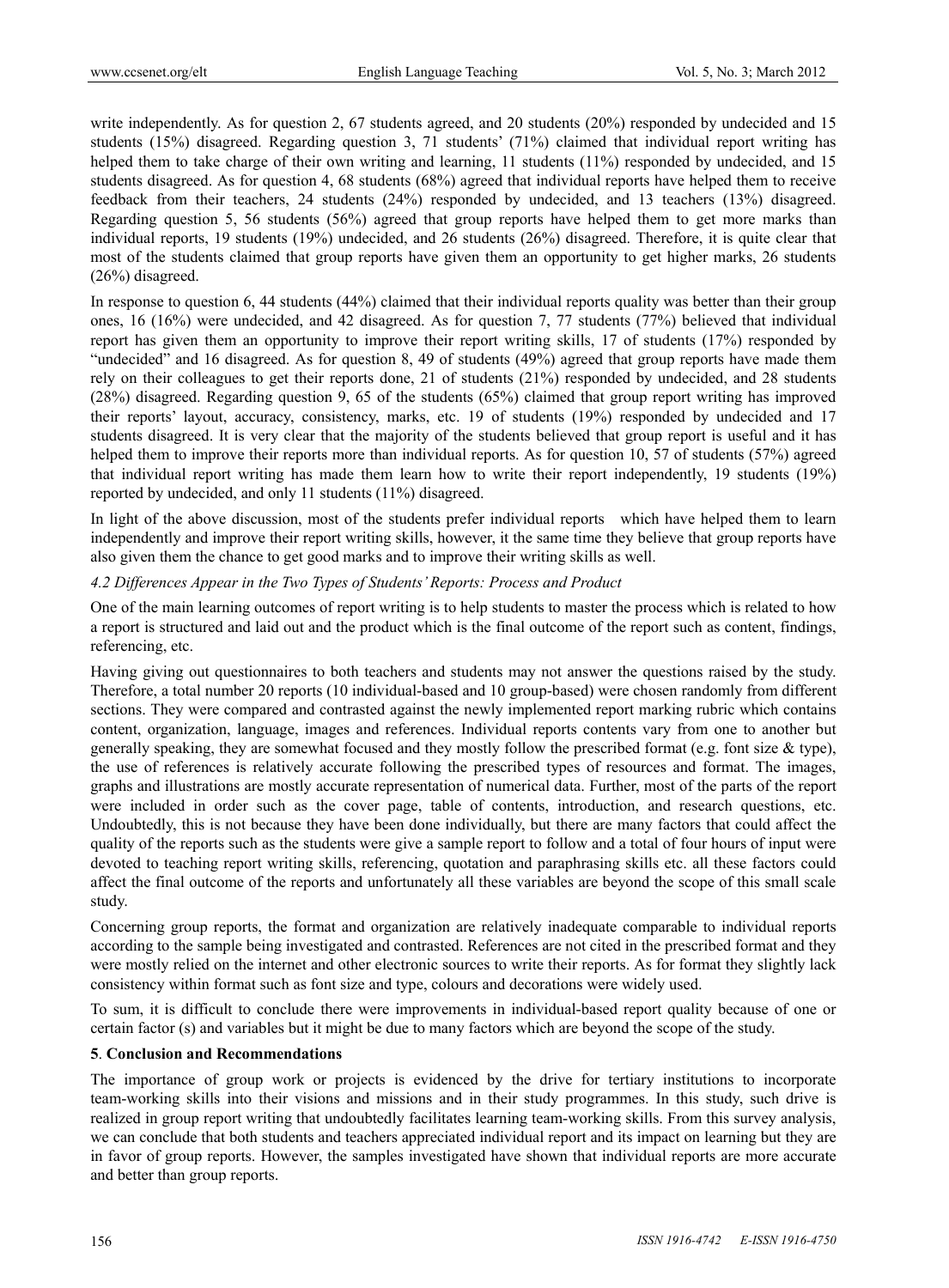In the light of the study findings, the following recommendations are made based on the study results, however, these findings and results must be treated with caution. Because they are subject to several limitations such as the study doesn't investigate other variables which could affect this result.

 Teachers should reconsider their assessment and mechanism approaches if group –based approach is used so as to reward their students in a fair way based on what they have done.

 If group –based is used the number of the group members should be reconsidered to make use of group work in more a productive and useful way.

 Group-bases reports should be adopted because the fast majority of teachers and students are in favor of them according to the study findings.

#### **References**

Chin, P., & Overton, T. (2005). Assessing group work. *Primer 6, version, issue,* March 2005

Johnston, L., & Miles, L. (2004). Assessing contribution to group assignments. *Assessment & Evaluation in Higher Education Journal,* Vol.29, No. 6, December, 2004

Kruck, S. E., & Reif, H. L. (2001). Assessing individual student performance in collaborative projects: A case study. *Information Technology, Learning, and Performance Journal,* Vol. 19, 22, Fall 2011

Kuisma, R. (ND). Assessing individual contribution to a group project. [Online] Available: http://teaching.polyu.edu.hk/datafiles/R46.pdf.htm (November 18, 2011)

Yadin, A., & Or-Bach, R. (ND). The importance of emphasizing individual learning in the collaborative learning era. *Journal of Information Systems,* Vol. 21(2). [Online] Available: http://jise.org/Issues/21/vol21-2-pg185.pdf.htm (October 13, 2011)

| N <sub>0</sub> | <b>Statements</b>                                    | Agree          |               | Undecided      |               | <b>Disagree</b> |               |
|----------------|------------------------------------------------------|----------------|---------------|----------------|---------------|-----------------|---------------|
|                |                                                      | F              | $\frac{0}{0}$ | $\mathbf{F}$   | $\frac{0}{0}$ | F               | $\frac{0}{0}$ |
| 1.             | My students perform better when they write their     | 6              | 40%           | 3              | 20%           | 6               | 40%           |
|                | report individually.                                 |                |               |                |               |                 |               |
| 2.             | Individual report writing quality has improved       | $\overline{4}$ | 27%           | $\overline{2}$ | 13%           | 9               | 60%           |
|                | noticeably over group writing.                       |                |               |                |               |                 |               |
| 3.             | Group work has a positive impact on students'        | 9              | 60%           | $\overline{3}$ | 20%           | $\overline{2}$  | 13%           |
|                | report writing quality.                              |                |               |                |               |                 |               |
| 4.             | Individual work has helped me give feedback to my    | 6              | 40%           | $\overline{4}$ | 27%           | 5               | 33%           |
|                | students more efficiently.                           |                |               |                |               |                 |               |
| 5.             | Individual report writing helps students to learn    | 10             | 67%           | 3              | 20%           | 1               | 7%            |
|                | how to write independently.                          |                |               |                |               |                 |               |
| 6.             | Individual report has improved my students' reports  | 5              | 33%           | $\overline{3}$ | 20%           | $\overline{7}$  | 47%           |
|                | accuracy, layout, consistency, etc.                  |                |               |                |               |                 |               |
| 7.             | Individual work offers opportunities for students to | 8              | 53%           | $\mathbf{1}$   | 7%            | $\overline{4}$  | 27%           |
|                | improve their report writing skills.                 |                |               |                |               |                 |               |
| 8.             | Group work has a negative impact on students'        | $\overline{3}$ | 20%           | $\overline{4}$ | 27%           | 9               | 60%           |
|                | report writing quality.                              |                |               |                |               |                 |               |
| 9.             | My students' research and presentation skills have   | $\overline{4}$ | 27%           | $\overline{2}$ | 13%           | 8               | 53%           |
|                | improved drastically when they started writing their |                |               |                |               |                 |               |
|                | reports individually.                                |                |               |                |               |                 |               |
| 10             | Individual report writing has put more burdens on    | 11             | 73%           | $\mathbf{1}$   | 7%            | $\overline{2}$  | 13%           |
|                | teachers and students as well.                       |                |               |                |               |                 |               |

Table 1. The analysis of teachers' questionnaire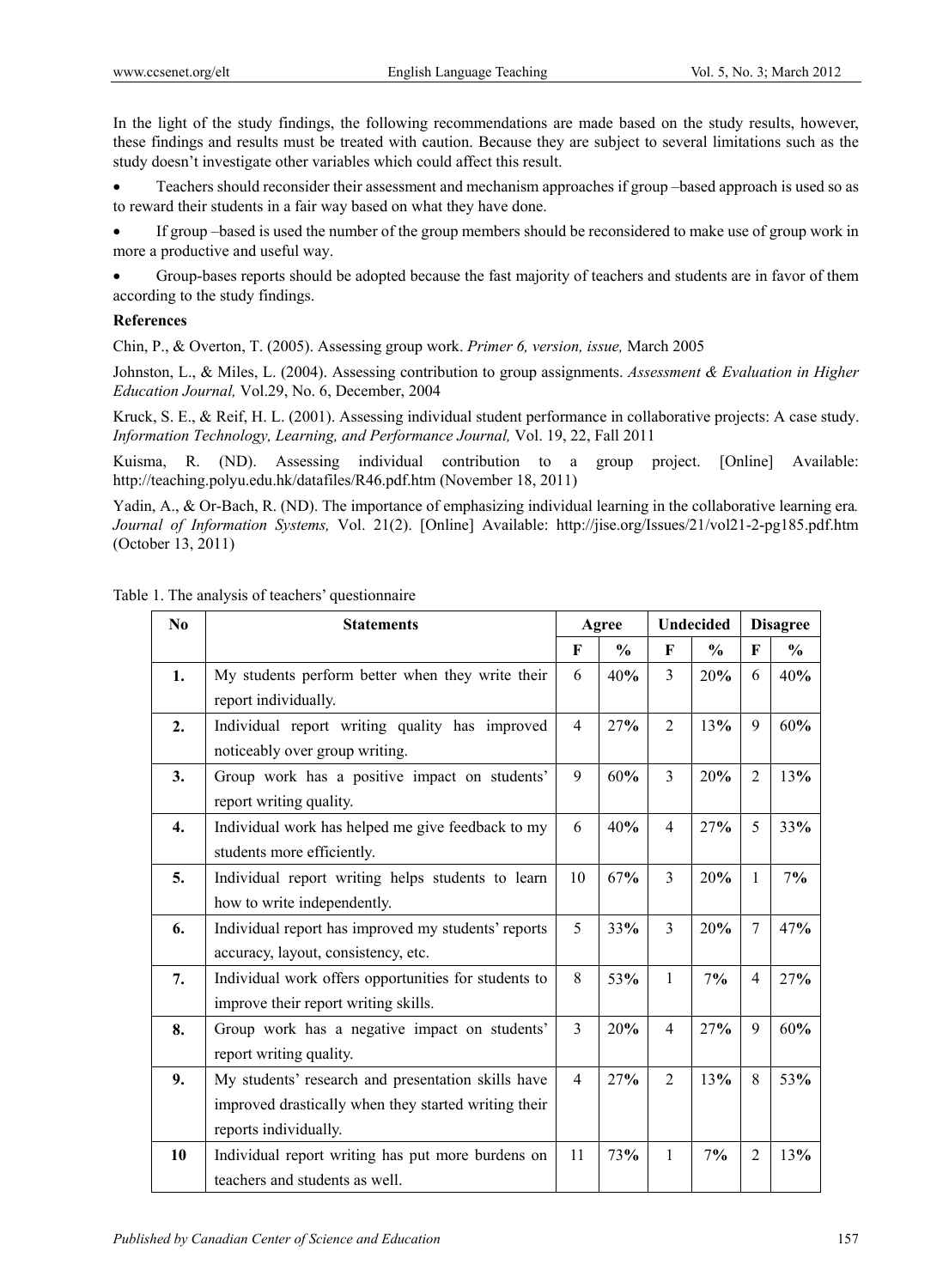| N <sub>0</sub> |                                                       | Agree |               | <b>Undecided</b> |               | <b>Disagree</b> |               |
|----------------|-------------------------------------------------------|-------|---------------|------------------|---------------|-----------------|---------------|
|                | <b>Statements</b>                                     | F     | $\frac{0}{0}$ | F                | $\frac{0}{0}$ | F               | $\frac{0}{0}$ |
| 1.             | Individual report writing has given me an opportunity | 70    | 70%           | 11               | 11%           | 19              | 19%           |
|                | to write independently.                               |       |               |                  |               |                 |               |
| 2.             | Individual report writing has helped to express my    | 67    | 67%           | 20               | 20%           | 15              | 15%           |
|                | ideas more confidently.                               |       |               |                  |               |                 |               |
| 3.             | Individual report writing has made more responsible   | 71    | 71%           | 11               | 11%           | 15              | 15%           |
|                | of my writing and learning.                           |       |               |                  |               |                 |               |
| 4.             | Individual work has helped me receive feedback from   | 68    | 68%           | 24               | 24%           | 13              | 13%           |
|                | my teachers more efficiently.                         |       |               |                  |               |                 |               |
| 5.             | Group report writing has helped me to get good marks  | 35    | 35%           | 19               | 19%           | 26              | 26%           |
|                | than individual report.                               |       |               |                  |               |                 |               |
| 6.             | My individual report writing quality is better than   | 44    | 44%           | 16               | 16%           | 42              | 42%           |
|                | group writing report quality.                         |       |               |                  |               |                 |               |
| 7.             | Group work offers opportunities to improve students'  | 77    | 77%           | 17               | 17%           | 16              | 16%           |
|                | report writing skills.                                |       |               |                  |               |                 |               |
| 8.             | Group work has made me depend on my colleagues to     | 49    | 49%           | 21               | 21%           | 28              | 28%           |
|                | get my report done.                                   |       |               |                  |               |                 |               |
| 9.             | Group report writing has improved my report's layout, | 65    | 65%           | 19               | 19%           | 17              | 17%           |
|                | accuracy, consistency, marks, etc.                    |       |               |                  |               |                 |               |
| 10             | Individual report writing has made me learn how to    | 57    | 57%           | 19               | 19%           | 11              | 11%           |
|                | write my report independently.                        |       |               |                  |               |                 |               |

# **Appendix**

# **Students' Comments**

**1.** "I prefer more to do the report in group, so it won't be that much difficult. And everyone will know what he/she should do, also it going to improve our skills."

**2.** "I prefer to write in group because of saving time. Also, concentrate on other subjects; otherwise we can't submit our reports on time".

**3.** "Individual report makes our minds fresh because it gives us new information, but I think sometimes do by group is better for us it gives us time for other subjects."

- **4.** "Individual report writing is better that the group report."
- **5.** "Just for presentation I think it is better when we do it in a group."
- **6.** "I am with individual report if the group is not helpful but if the group is helpful I am with group report."
- **7.** "It is good to work independently, but I think group work may let us do something larger."
- **8.** "In group report a teacher should know what everyone is going to do in the report".
- **9.** "Individual report writing may also give me more confidence in writing my point of view".
- **10.** "We need group to make reports. I can't do the report alone".

**11.** "Individual report needs much time to finish, while group report reduces time because of sharing duties between individuals".

**12.** "Individual report sometimes shows ability of the student in writing report and organizes it as he or she wants, expressing his or her ideas in a well manner."

**13.** "Group report writing gives an opportunity to give more intelligent ideas".

**14.** "Individual report is better than group report. Also, in individual report you can improve marks. I hope all the semester to be individual report".